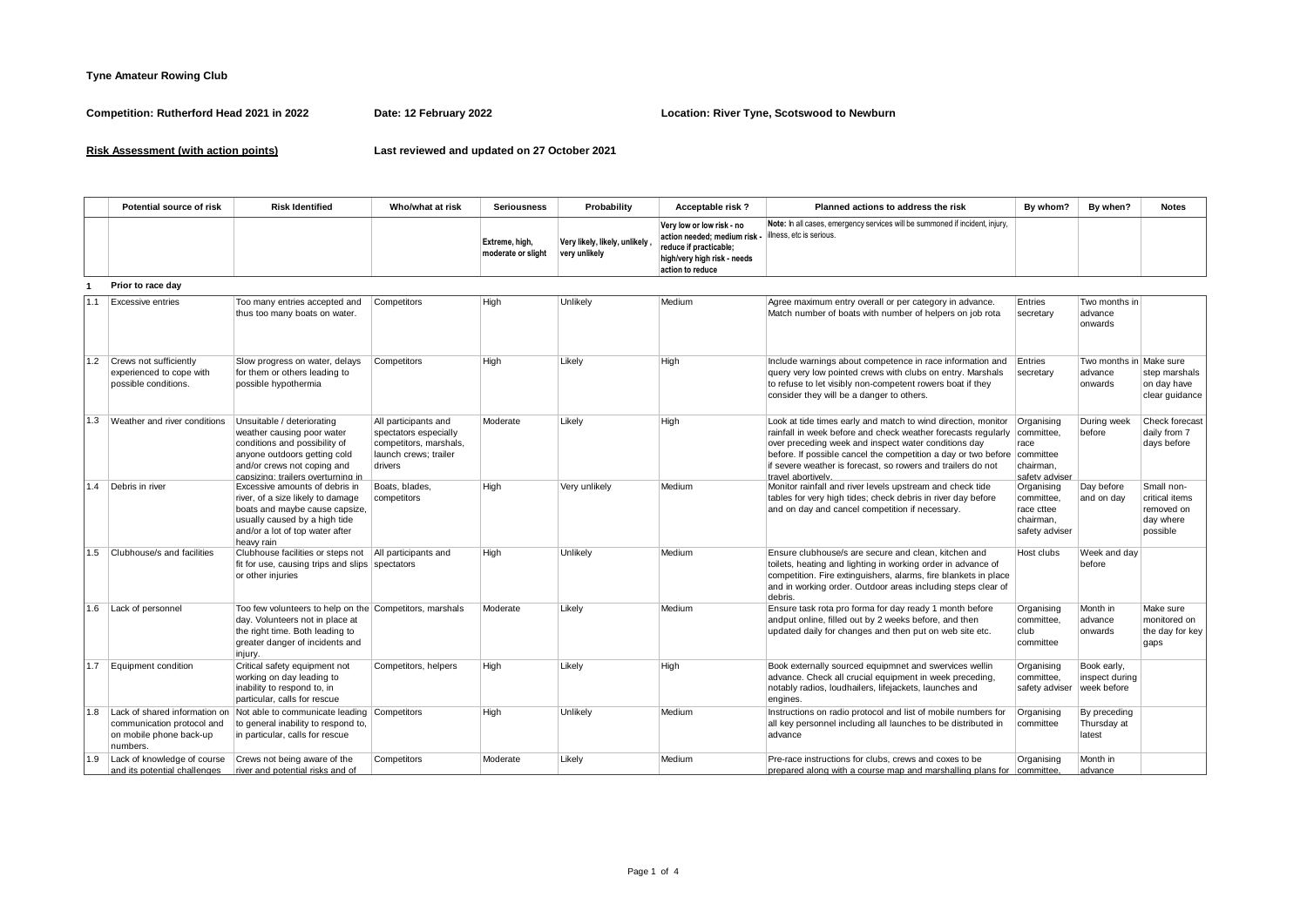## **2 Race day on land before and during race**

| 2.1           | Portaloos                                                                                                                                                  | Blocked and/or insufficient for<br>numbers attending with hygiene<br>risks                                                    | All participants                                          | Slight                      | Unlikely | Low    | Ensure sufficient provision ordered well in advance from<br>reputable supplier. Check regularly during race day.                                                                                                                                                                                                                                                                                                                                        | Organising<br>committee                          | In place day<br>before                                                                                                  |                                                                     |
|---------------|------------------------------------------------------------------------------------------------------------------------------------------------------------|-------------------------------------------------------------------------------------------------------------------------------|-----------------------------------------------------------|-----------------------------|----------|--------|---------------------------------------------------------------------------------------------------------------------------------------------------------------------------------------------------------------------------------------------------------------------------------------------------------------------------------------------------------------------------------------------------------------------------------------------------------|--------------------------------------------------|-------------------------------------------------------------------------------------------------------------------------|---------------------------------------------------------------------|
| 12.2          | Club house/s, including<br>entrances, stairs and storage<br>areas, boat houses.                                                                            | Bumps / slips / falls / trips                                                                                                 | All present                                               | Slight                      | Likely   | Medium | Tidy up premises in advance. Put up warning signs if<br>necessary, if dangers etc are present. First aid provider in<br>attendance all day.                                                                                                                                                                                                                                                                                                             | Organising<br>committee                          | Week in<br>advance                                                                                                      | Book first aid 3<br>months in<br>advance                            |
| 2.3           | Kitchen/s                                                                                                                                                  | Slips, falls, burns, scalds,<br>contamination of foods with<br>health risks, fire, gas escape.<br>Theft / loss of takings.    | Kitchen users including<br>juniors if permitted           | Moderate                    | Likely   | High   | No juniors under 14 in the kitchen/food serving area. Kitchen<br>to be out of bounds to all other members and juniors not on<br>the rota. Suggested max 6 persons in TARC kitchen at any<br>time. Warn all helpers at start of each shift of dangers, of hot ordinator<br>oil & pans in particular. Ensure system for secure deposit of<br>takings as the day proceeds. Follow standard hygiene<br>procedures. Ensure all pre-cooked food is thoroughly | Organising<br>committee.<br>kitchen co-          | Kitchen and<br>servers rota<br>fixed as part of appointed<br>overall task<br>rota a week<br>before then<br>with updates | Ensure<br>coordinator is<br>early                                   |
| $ 2.4\rangle$ | Club grounds<br>Car park<br>Trailer parking area<br><b>Boat trailers</b><br>Boats                                                                          | Bumps / slips / falls / trips                                                                                                 | All present including<br>passing members of the<br>public | Slight                      | Likely   | Medium | Notices put out early warning riverside bridleway users of<br>competition and risks. Trailer and car parking to be<br>supervised to ensure access routes kept clear. Marshalls to<br>be briefed about need to keep bridleway clear of boats and<br>blades except when being moved and to generally monitor<br>for trip hazards and obstructions.                                                                                                        | Organising<br>committee                          | On day                                                                                                                  | Check notices<br>are ready week<br>before                           |
| 2.5           | First crews starting to boat<br>late, other crews boating<br>slowly or late, overall impact<br>getting last crew on water late windy, risk of getting cold | Race start delayed with<br>increased possibility of crews<br>having difficulty marshalling if                                 | Competitors                                               | High                        | Likely   | High   | Set boating and starting times with agreed tolerances and<br>time penalties and publish well in advance. Warnings /<br>instructions to be included in pre-race information. Step<br>marshals to ensure prompt boating on the day - warning well<br>before first boating time.                                                                                                                                                                           | Organising<br>committee                          | On day                                                                                                                  | Key volunteer<br>task. Check<br>TURC and<br>NUBC have<br>marshalls. |
| 2.6           | Steps at all clubs boating<br>crews for competition                                                                                                        | Bumps / slips / falls / trips                                                                                                 | Competitors, helpers,<br>marshalls                        | Moderate                    | Likely   | Medium | Sufficient marshals present to assist at boating times. Steps<br>to be kept clear of blades and other items. All rowers to wear<br>boots or other suitable footwear, take into boats and adjust<br>feet on the water (in pre-race advice). Marshals to advise<br>caution & extreme care if steps slippery (including central<br>'ramp' on NUBC steps). Steps to be kept clear of blades.                                                                | Organising<br>committee                          | On day                                                                                                                  | Ditto. Club<br>helpers should<br>help with<br>blades.               |
| 2.7           | Unsafe boats                                                                                                                                               | Drowning, capsize, collision, loss Competitors<br>of blades, loss of or damage to<br>boat or boat parts                       |                                                           | Slight to Moderate Likely   |          | Medium | Pre-race information to underline need for clubs to check<br>boats before race day. Race officials will check as far as<br>possible key boat safety items of bowball, shoe restraints,<br>hatches, buoyancy on the day plus adequacy of clothing.<br>Boats found to be unsafe or crews under-provided will not to committee<br>be allowed to go on water until corrected                                                                                | Competitors<br>and their<br>clubs,<br>organising | Before boating                                                                                                          |                                                                     |
| 2.8           | Launches and other craft                                                                                                                                   | Going adrift. Capsize. Engine<br>failure, damage to steps,<br>muscular injury                                                 | Launch crews, boats                                       | Slight to moderate Unlikely |          | Medium | Check equipment before race. Ensure sufficient assistance to Organising<br>carry launches without dragging over steps well before first<br>boating time. Tie up launches securely especially in windy<br>conditions or on rising tide.                                                                                                                                                                                                                  | committee                                        | On day                                                                                                                  | On task rota                                                        |
| 12.9          | Boats & trailers, changing<br>facilities, car park, club                                                                                                   | Theft / vandalism as outdoor<br>areas cannot be closed off                                                                    | All participants, vehicles,<br>belongings                 | Slight                      | Unlikely | Low    | Warn in advance of risk. Ensure vigilance during the races.<br>Offer secure storage if possible.                                                                                                                                                                                                                                                                                                                                                        | Organising<br>committee                          | On day                                                                                                                  | Regular<br>patrols if                                               |
| 3             | Race day on water                                                                                                                                          |                                                                                                                               |                                                           |                             |          |        |                                                                                                                                                                                                                                                                                                                                                                                                                                                         |                                                  |                                                                                                                         |                                                                     |
| 3.1           | Crews boating without<br>authorisation before safety<br>cover in place                                                                                     | Inability of organisers to effect<br>rescue or assistance quickly.<br>leading to possible aggravation<br>of injury or illness | Competitors                                               | Moderate                    | Unlikely | Medium | Close liaison between safety adviser, step marshalls and<br>launch drivers to ensure no crews released before safety and<br>marshalling launches in place with all necessary equipment.                                                                                                                                                                                                                                                                 |                                                  |                                                                                                                         |                                                                     |
| 3.2           | Inexperienced rowers not<br>coping with conditions                                                                                                         | Collisions with other craft,<br>bridges, banks, obstacles. Injury.<br>Damage to boats, blades,<br>rowers.                     | Competitors                                               | Moderate                    | Unlikely | Medium | All marshalls steps onwards to monitor crews once on the<br>water for obvious inexperience and if necessary, especially in committee<br>poor conditions, recall to steps. Marshalls to give clear<br>instructions, direct to rowers if necessary. Clear guidance<br>given to start umpire before race.                                                                                                                                                  | Organising                                       | On day                                                                                                                  |                                                                     |
| 3.3           | Obstacles or shallow areas<br>near edges of river.                                                                                                         | Damage to boats, blades,<br>rowers.                                                                                           | Competitors, boats,<br>launch crews                       | High                        | Likely   | Medium | Competitors to be advised of any navigation issues in pre-<br>race instructions or on day direct to clubs if necessary.<br>Course map to show these where known in advance. Use<br>temporary marker buoys for less visible obstructions if<br>possible. Launch drivers to be briefed on day.                                                                                                                                                            | Organising<br>committee                          | Map in<br>advance,<br>briefing on<br>day                                                                                | Buoy if<br>possible                                                 |
| 3.4           | Debris in river                                                                                                                                            | Collision. Damage to boats,<br>blades.                                                                                        | Competitors                                               | Moderate                    | Unlikely | Low    | Rowers to be made aware of hazards in pre-race information, Organising<br>also local navigation rules. Launches to check for river debris committee<br>and warn race control if necessary, remove debris if possible.                                                                                                                                                                                                                                   |                                                  | On day                                                                                                                  |                                                                     |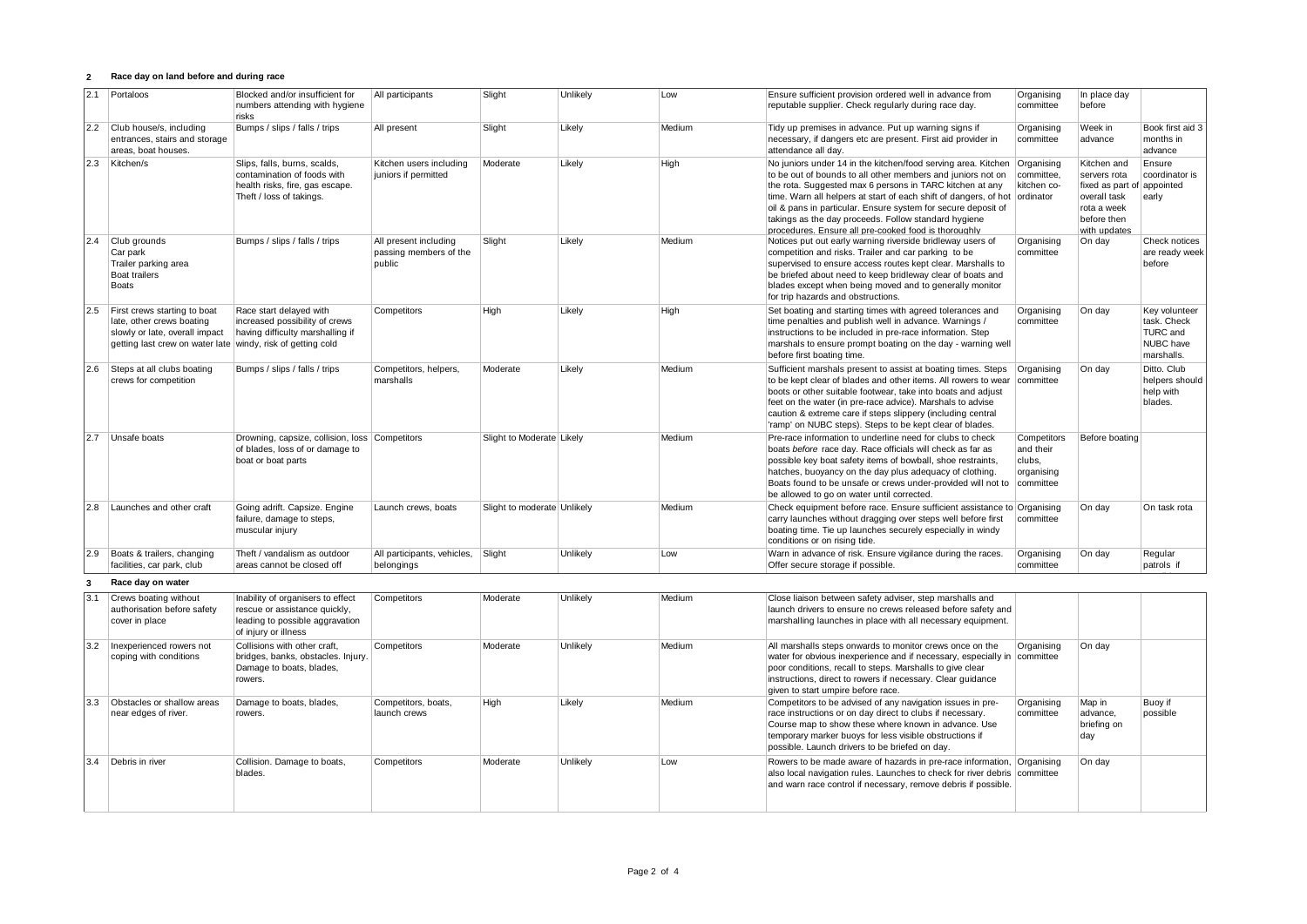| 3.5 | On way to and at start - poor<br>lookout for other boats, poor<br>water conditions, wind,                                                                             | Collisions with other craft.<br>bridges, banks, obstacles. Injury.<br>Damage to boats, blades.                        | Competitors                                            | Moderate to high,<br>depending on<br>water conditions | Likely                                                                     | Medium         | Ensure vigilant marshalling and sufficient launches en route<br>to start and at start, including downstream of lowest boat.<br>Monitor weather and water conditions in conjunction with<br>race control.                                                                                                                                                                                                                                        | Organising<br>committee                       | Bought-in<br>provision<br>booked month<br>ahead                                                      | Volunteer<br>launch drivers<br>found two<br>weeks ahead |  |
|-----|-----------------------------------------------------------------------------------------------------------------------------------------------------------------------|-----------------------------------------------------------------------------------------------------------------------|--------------------------------------------------------|-------------------------------------------------------|----------------------------------------------------------------------------|----------------|-------------------------------------------------------------------------------------------------------------------------------------------------------------------------------------------------------------------------------------------------------------------------------------------------------------------------------------------------------------------------------------------------------------------------------------------------|-----------------------------------------------|------------------------------------------------------------------------------------------------------|---------------------------------------------------------|--|
| 3.6 | Low temperature and wind<br>chill                                                                                                                                     | Hypothermia                                                                                                           | Competitors and launch<br>crews                        | High                                                  | Likely                                                                     | High           | Pre-race instructions to emphasise need for warm clothing<br>for waiting time. Keep waiting time to minimum by clear<br>instructions from steps onwards. Reqularly check with all<br>crews about coldness if adverse conditions. All launches to<br>have space blankets.                                                                                                                                                                        | Organising<br>committee                       | On day                                                                                               | Other items<br>cover this<br>issue as well              |  |
| 3.7 | Waiting for race start at<br>Scotswood with boats unable<br>to control position because of<br>wind and tide and thus<br>colliding whilst manoeuvring<br>or grounding. | Capsize, swamping, damage to<br>boats, injury, cold                                                                   | Competitors                                            | Moderate to<br>extreme<br>depending on<br>conditions  | Low but weather<br>dependent - more<br>probable in very poor<br>conditions | Medium to high | Pre-race instructions and start area map to be issued well in<br>advance. Clear instructions given on day in start area. Safety<br>launches and marshalling launches deployed and in position<br>before start of boating. Regular checks on weather and water<br>conditions; launch crews to report to race control on water<br>conditions. Emergency access to shore at start agreed in<br>advance with Sea Cadets and Gateshead CRC.          | Organising<br>committee                       | Planning for<br>scenarios in<br>start area in<br>advance, plus<br>close<br>monitoring on<br>the day. |                                                         |  |
| 3.8 | racing boats or with other<br>objects, through bad<br>overtaking, bad steering, not<br>allowing opponent sufficient<br>water or general poor lookout.                 | Collision during race between Capsize, swamping, damage to<br>boats, injury                                           | Competitors                                            | Moderate                                              | Likely                                                                     | Medium         | Pre-race instructions issued to rowers. Safety launches at<br>regular points on course plus bank monitors. Provide radio<br>contact between shore marshals/launches/bank<br>monitors/race control. Call emergency services if large<br>numbers of competitors involved, serious injuries, very cold<br>conditions, far from boathouse.                                                                                                          | Organising<br>committee                       | On day                                                                                               | See also 1.2                                            |  |
| 3.9 | Deterioration in weather, tidal Capsize, swamping of boat,<br>flow and/or top water current<br>and thus worsening water<br>conditions                                 | damage / collisions to boats                                                                                          | Competitors, launch<br>crews                           | Moderate                                              | Unlikely                                                                   | Medium         | Race control to be ready to issue instructions to launch<br>crews to announce to crews postponement of start or<br>cancellation with return to club steps.                                                                                                                                                                                                                                                                                      | Organising<br>committee,<br>safety adviser    | On day, plan<br>in advance                                                                           |                                                         |  |
|     | 3.10 Lightning                                                                                                                                                        | Electrocution                                                                                                         | Competitors, launch<br>crews                           | Very high                                             | Unlikely                                                                   | Low            | If lightning occurs on the day, then the 30/30 rule will apply:<br>rowing shall stop when the flash-to-bang count is 30<br>seconds (or less), and shall not resume until at least 30<br>minutes after the last lightning. If crews are on the water,<br>they will all be instructed to return to the home club and land<br>there or at one of the adjacent clubs or at the emergency<br>landing spots in the start area as quickly as possible. | Organising<br>committee,<br>safety adviser    | On day                                                                                               |                                                         |  |
|     | 3.11 Jet skiers or other motor craft, Wash causing swamping.<br>including rescue/marshalling<br>launches speeding and/or<br>causing wash                              | Collisions                                                                                                            | Competitors, boats,<br>blades                          | Slight                                                | Unlikely                                                                   | Low            | Marshalling and safety launch crews to be reminded of<br>danger of wash or speeding even in emergency at briefing.<br>Launches at top and bottom of course to intercept motorised<br>users and advise of race and vulnerability of rowing boats.                                                                                                                                                                                                | Organising<br>committee                       | On day                                                                                               |                                                         |  |
|     | 3.12 Non-injury illness of<br>competitor whilst on water                                                                                                              | Inability to treat if serious                                                                                         | Competitors                                            | Slight                                                | Unlikely                                                                   | Low            | Pre-race instructions to ask that clubs ensure crews are fit,<br>have any necessary mediation such as inhalers and are not<br>carrying injuries. Marshalling and safety launches ready to<br>assist backed up by first aid provider on shore                                                                                                                                                                                                    | Organising<br>committee                       | On day                                                                                               |                                                         |  |
|     | 3.13 Launch engine failure                                                                                                                                            | Inability to help or rescue                                                                                           | Launch crew, other<br>participants                     | Moderate                                              | Unlikely to likely                                                         | Medium         | Ensure that all launches, fuel levels and engines are<br>checked as working before race day. Provide back-up launch committee<br>/ engine.                                                                                                                                                                                                                                                                                                      | Organising                                    | Day before                                                                                           |                                                         |  |
|     | 3.14 Failure of radio<br>communications                                                                                                                               | Inability to monitor conditions and All participants<br>state of race leading to not<br>coping with incidents quickly |                                                        | Slight                                                | Unlikely                                                                   | Low            | Check equipment before hand; have spares. Mobile phones<br>to be available as alternative, pre-set with necessary<br>numbers if possible. Numbers to be issued to all key<br>personnel and on web site.                                                                                                                                                                                                                                         | Organising<br>committee                       | During week<br>before                                                                                | Collate mobile<br>numbers in<br>week before             |  |
|     | 3.15 Crews just finished stopping<br>too soon                                                                                                                         | Following boats hitting with<br>danger of damage or injury                                                            | Competitors, boats                                     | High                                                  | Likely                                                                     | High           | Pre-race instructions to emphasise need to keep moving.<br>Bank monitor to push boats through finish towards safety<br>launch further upstream well beyond the finish line.                                                                                                                                                                                                                                                                     | Organising<br>committee                       | On day                                                                                               |                                                         |  |
|     | 3.16 Boats returning to clubs on<br>south bank crossing racing<br>line                                                                                                | Racing boats hitting with danger<br>of damage or injury                                                               | Competitors, boats                                     | High                                                  | Likely                                                                     | High           | Sufficient launches and marshals at or near bridge to prevent Organising<br>unauthorised movement and crossings. Pre-race instructions   committee<br>to have clear information about crossing points                                                                                                                                                                                                                                           |                                               | On day                                                                                               |                                                         |  |
|     | 3.17 Possible lengthy queue for<br>landing at steps                                                                                                                   | Chill, hypothermia, tiredness,<br>lack of concentration                                                               | Competitors, boats                                     | Moderate                                              | Likely                                                                     | High           | Launch and marshals on the bank to monitor and instruct<br>progress. Advise rowers to put on warm clothes and feet out<br>of shoes in readiness. Helpers ready to assist landing.                                                                                                                                                                                                                                                               | Organising<br>committee                       | On day                                                                                               |                                                         |  |
| 4   | Race day on land after finish                                                                                                                                         |                                                                                                                       |                                                        |                                                       |                                                                            |                |                                                                                                                                                                                                                                                                                                                                                                                                                                                 |                                               |                                                                                                      |                                                         |  |
| 4.1 | Effects of racing - crews<br>getting cold                                                                                                                             | Hypothermia                                                                                                           | Competitors / marshalls /<br>launch crews / spectators | Slight                                                | Unlikely to likely,<br>depending on<br>temperature                         | High           | Returning crews to be monitored for signs of hypothermia.<br>Warm showers, warm food and drinks, spare clothing to be<br>available.                                                                                                                                                                                                                                                                                                             | Organising<br>committee.<br>club<br>committee | On day                                                                                               |                                                         |  |
| 4.2 | Effects of racing - various<br>incidents as above or illness                                                                                                          | Injury or illness symptoms                                                                                            | Competitors                                            | Moderate                                              | Likely                                                                     | Low            | Ensure first aid kit, stretcher, fleece and space blankets<br>available in all host clubs. First aid provider to be on hand at<br>Tyne ARC until well after last crew on land. Call emergency<br>services if serious.                                                                                                                                                                                                                           | Organising<br>committee                       | On day                                                                                               |                                                         |  |